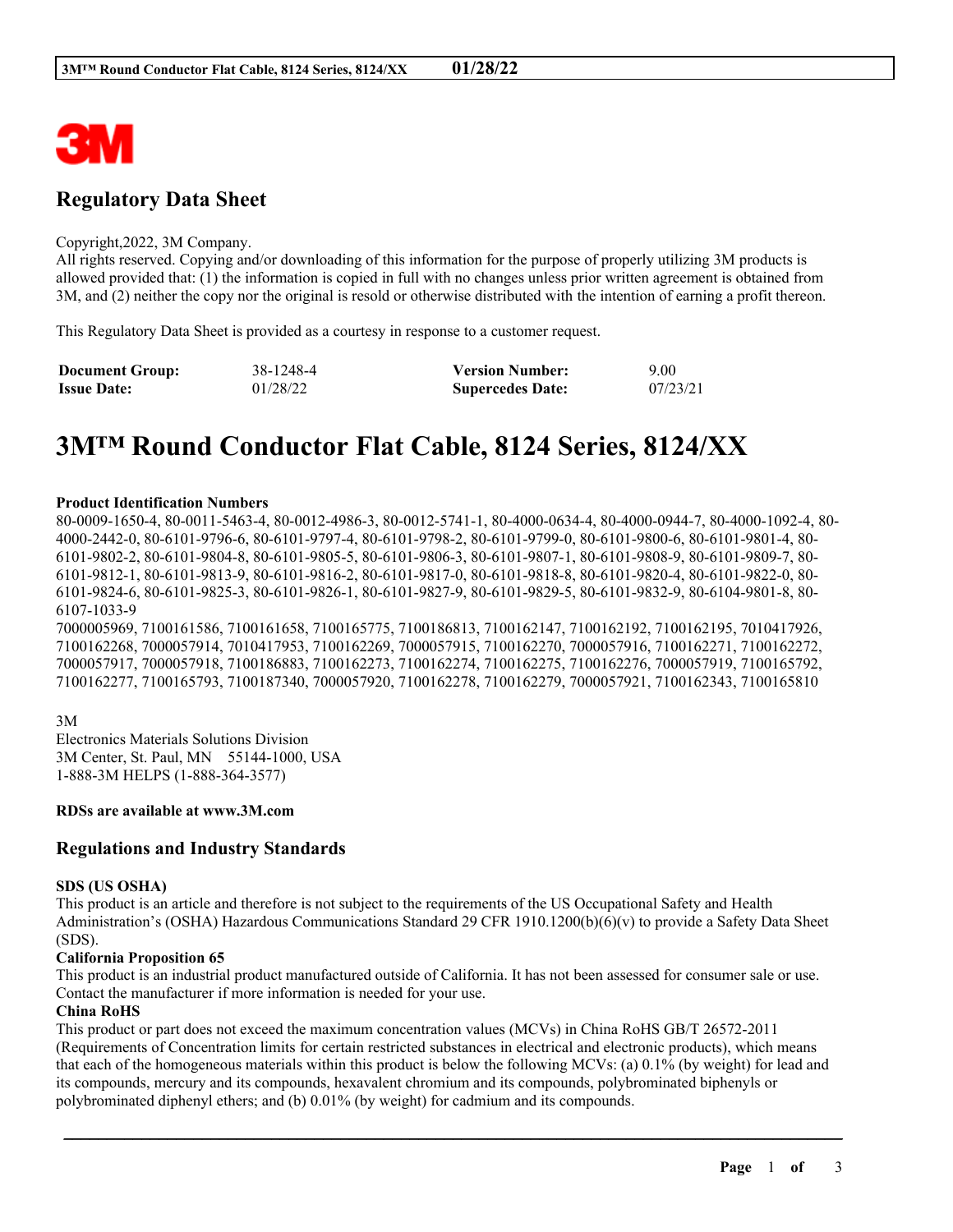# **CONEG**

This product complies with the US CONEG (Coalition of Northeastern Governors) Model Toxics in Packaging Legislation as there is no intentionally added lead, cadmium, hexavalent chromium or mercury, and the sum total concentration of these substances in the product does not exceed 100 ppm by weight.

## **Conflict Minerals**

On August 22, 2012, the Securities and Exchange Commission (SEC) adopted final rules on conflict minerals reporting, pursuant to Section 1502 of the Dodd-Frank Act which requires manufacturers of products containing "conflict minerals" to disclose to the SEC whether those minerals are sourced from the Democratic Republic of Congo (DRC) or adjoining countries. 3M has been participating in the EICC-GeSI Extractives Workgroup, and are incorporating the EICC-GeSI Conflict Minerals Reporting template in existing systems for use with suppliers of materials that may contain conflict minerals covered by the SEC rules. 3M will provide product-specific information once the required supply chain data has been obtained.

## **CPSIA 2008**

A Certificate of General Conformity per the US Consumer Product Safety Act, 15 U.S.C. § 2063 (a)(1), as revised by section 102 of the 2008 US Consumer Product Safety Improvement Act, is not required for the requested product.

#### **EU REACH**

Substances listed in Annex XIV of Regulation No 1907/2006 of the European Parliament and the Council concerning the Registration, Evaluation, Authorization and Restriction of Chemicals (REACH) are not intentionally added to this product. **EU REACH**

Substances listed in Annex XVII of Regulation No 1907/2006 of the European Parliament and the Council concerning the Registration, Evaluation, Authorization and Restriction of Chemicals (REACH) are not intentionally added to this product. **EU REACH**

This product is an article, without intended release of a chemical substance, under the Regulation No 1907/2006 of the European Parliament and the Council concerning the Registration, Evaluation, Authorisation and Restriction of Chemicals (REACH) (refer to REACH, Article 3(3)). It is not a chemical preparation. Therefore, it is not subject to the (pre)-registration or the registration process. It does not require a safety data sheet.

#### **EU REACH**

This product, including any article that the product is composed of, does not contain at greater than 0.1% by weight a Substance of Very High Concern (SVHC) substance identified according to Article 59 of REACH. This declaration reflects the substances on the candidate SVHC list, effective January 2022.

#### **EU RoHS**

This product does not exceed the maximum concentration values (MCVs) set under EU Directive 2011/65/EU (RoHS recast/RoHS 2), as stated in Annex II to that directive. This means that each of the homogenous materials within this product does not exceed the following MCVs: (a) 0.1% (by weight) for lead, mercury, hexavalent chromium, polybrominated biphenyls or polybrominated diphenyl ethers; and (b) 0.01% (by weight) for cadmium.

#### **EU RoHS Phthalates**

This product does not exceed the maximum concentration values (MCVs) for phthalates set under EU Directive 2011/65/EU (RoHS recast/RoHS 2), as amended by EU 2015/863, which applies to finished EEE after July 22, 2019 for Category 1-7, 10- 11 products and after July 22, 2021 for Category 8 and 9 products. This means that each of the homogeneous materials within this product does not exceed the MCV of 0.1% (by weight) for each of the following phthalates: DEHP, BBP, DBP, and DIBP.

#### **Sustainability and 3M**

Go to www.3M.com/sustainability to learn about 3M's programs. 3M is a signatory of the United Nations Global Compact (UNGC).

\_\_\_\_\_\_\_\_\_\_\_\_\_\_\_\_\_\_\_\_\_\_\_\_\_\_\_\_\_\_\_\_\_\_\_\_\_\_\_\_\_\_\_\_\_\_\_\_\_\_\_\_\_\_\_\_\_\_\_\_\_\_\_\_\_\_\_\_\_\_\_\_\_\_\_\_\_\_\_\_\_\_\_\_\_\_\_\_\_\_

#### **Sustainability and 3M's Code of Conduct**

Go to www.3M.com/businessconduct

#### **TSCA Section 6**

This product is not known to contain 2,4,6-Tri-tert-butylphenol (CAS 732-26-3).

#### **TSCA Section 6**

This product is not known to contain Decabromodiphenyl Ether (Deca-BDE) (CAS 1163-19-5).

# **TSCA Section 6**

This product is not known to contain Hexachlorobutadiene (HCBD) (CAS 87-68-3).

# **TSCA Section 6**

This product is not known to contain Pentachlorothiophenol (PCTP) (CAS 133-49-3).

# **TSCA Section 6**